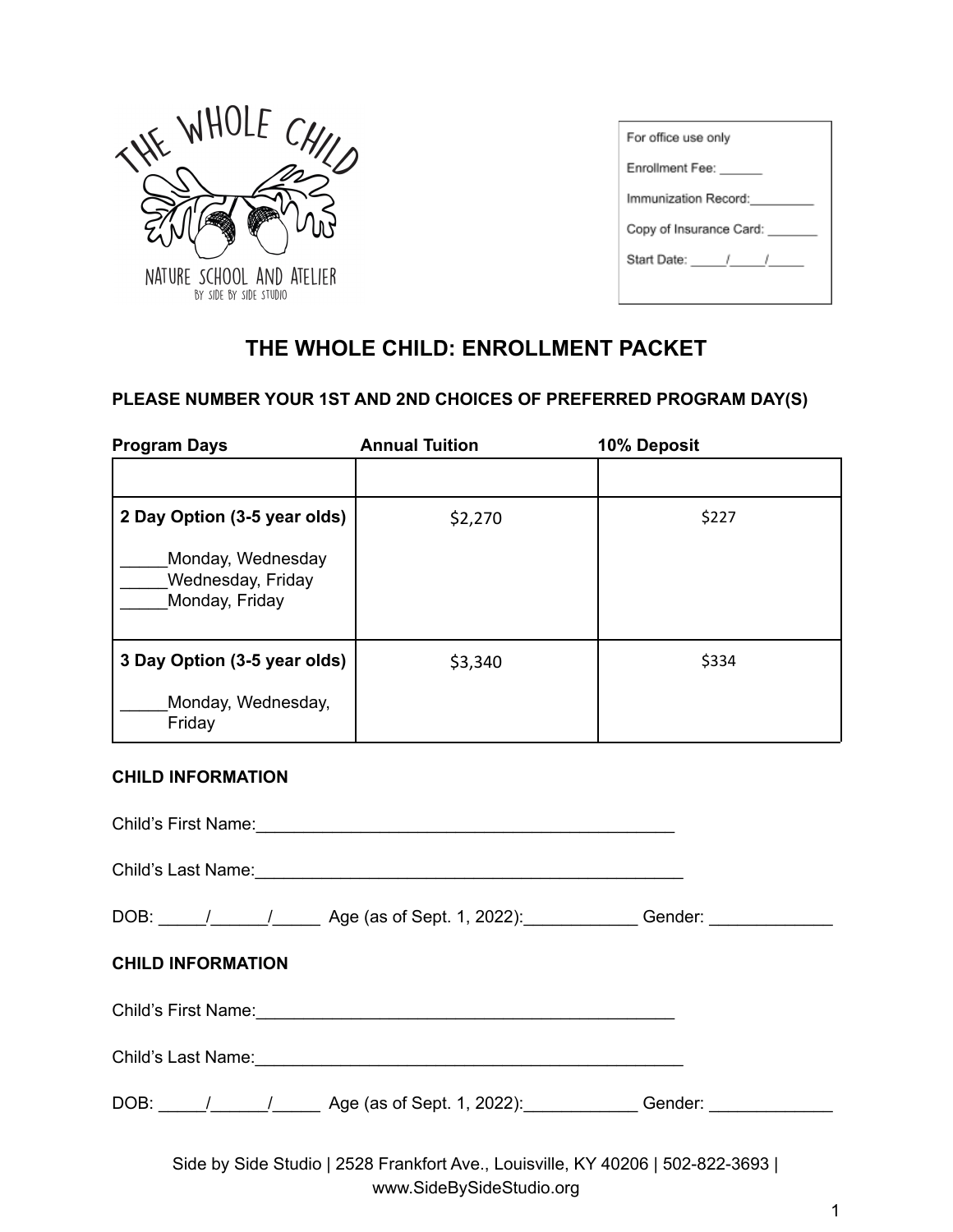# **PARENT / GUARDIAN INFORMATION**

| <b>1st Parent/Guardian</b>                                                                                                   |  |  |
|------------------------------------------------------------------------------------------------------------------------------|--|--|
|                                                                                                                              |  |  |
| Address:                                                                                                                     |  |  |
| City / State / Zip:                                                                                                          |  |  |
|                                                                                                                              |  |  |
| Mobile Phone: ____________________                                                                                           |  |  |
|                                                                                                                              |  |  |
| 2nd Parent/Guardian (if applicable)                                                                                          |  |  |
|                                                                                                                              |  |  |
| Address:                                                                                                                     |  |  |
| City / State / Zip:                                                                                                          |  |  |
|                                                                                                                              |  |  |
| Mobile Phone: ____________________                                                                                           |  |  |
|                                                                                                                              |  |  |
| <b>EMERGENCY CONTACT INFORMATION</b> (Please provide 2 emergency contacts other than<br>parent(s)/guardian(s) listed above). |  |  |
|                                                                                                                              |  |  |
|                                                                                                                              |  |  |
|                                                                                                                              |  |  |
|                                                                                                                              |  |  |

Side by Side Studio | 2528 Frankfort Ave., Louisville, KY 40206 | 502-822-3693 | www.SideBySideStudio.org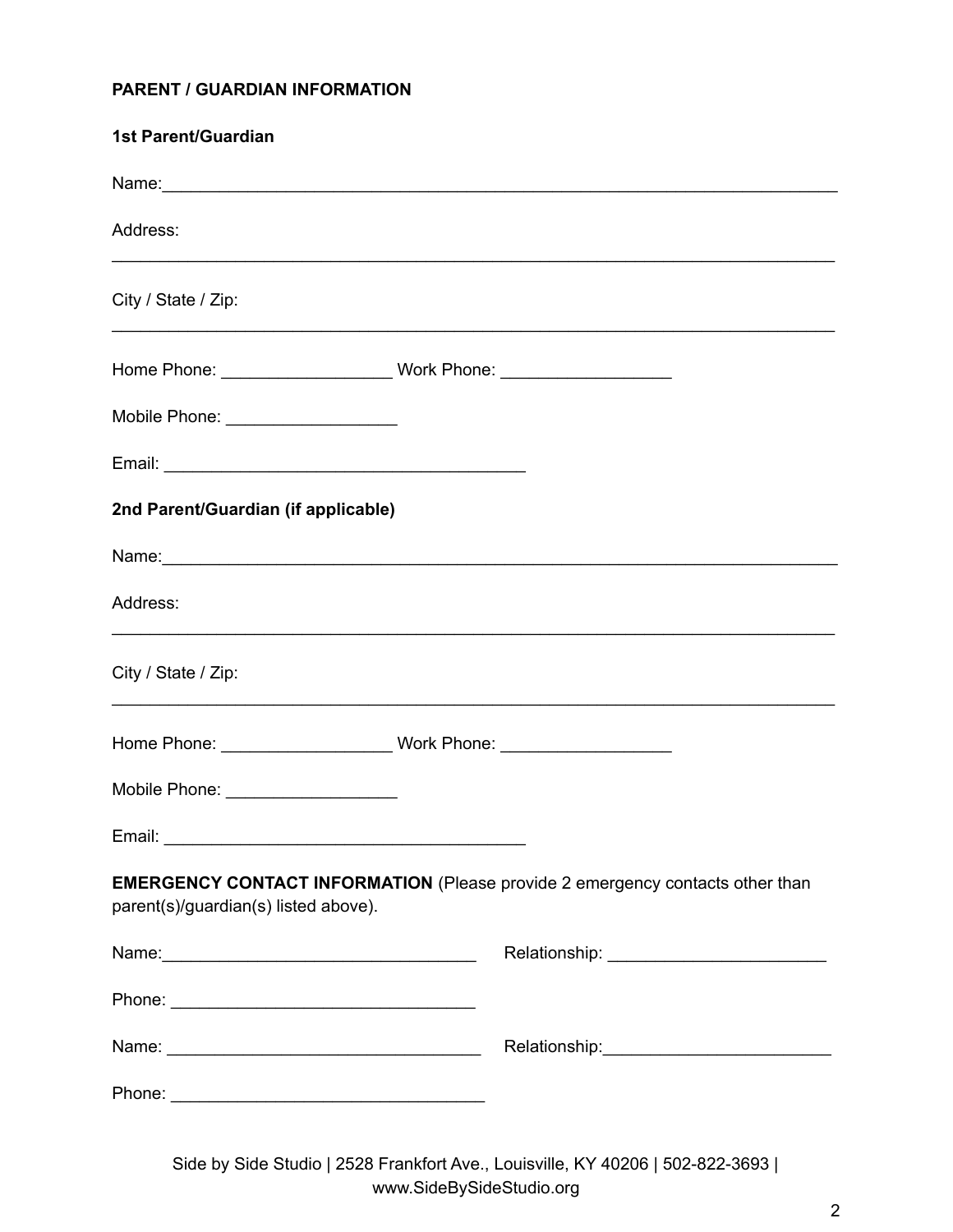### **PICK UP AUTHORIZATION**

I give permission for the following people to pick up my child from Side By Side Studio, Inc. Until our staff becomes familiar with the individuals on the list, they will be asked to show a form of picture identification before your child will be released from our care:

|                                                                                                          | <b>MEDICAL INFORMATION AND AUTHORIZATION</b> |
|----------------------------------------------------------------------------------------------------------|----------------------------------------------|
|                                                                                                          |                                              |
| DOB: / / / Second Child's DOB: / / /                                                                     |                                              |
| <b>INSURANCE</b>                                                                                         |                                              |
|                                                                                                          |                                              |
|                                                                                                          |                                              |
|                                                                                                          |                                              |
|                                                                                                          |                                              |
|                                                                                                          |                                              |
|                                                                                                          |                                              |
|                                                                                                          |                                              |
|                                                                                                          |                                              |
| <b>MEDICAL INFORMATION</b><br>Please list if any:<br>Chronic or recurring illness or medical conditions: |                                              |
| <b>Dietary Restrictions:</b>                                                                             |                                              |

\_\_\_\_\_\_\_\_\_\_\_\_\_\_\_\_\_\_\_\_\_\_\_\_\_\_\_\_\_\_\_\_\_\_\_\_\_\_\_\_\_\_\_\_\_\_\_\_\_\_\_\_\_\_\_\_\_\_\_\_\_\_\_\_\_\_\_\_\_\_\_\_\_\_\_\_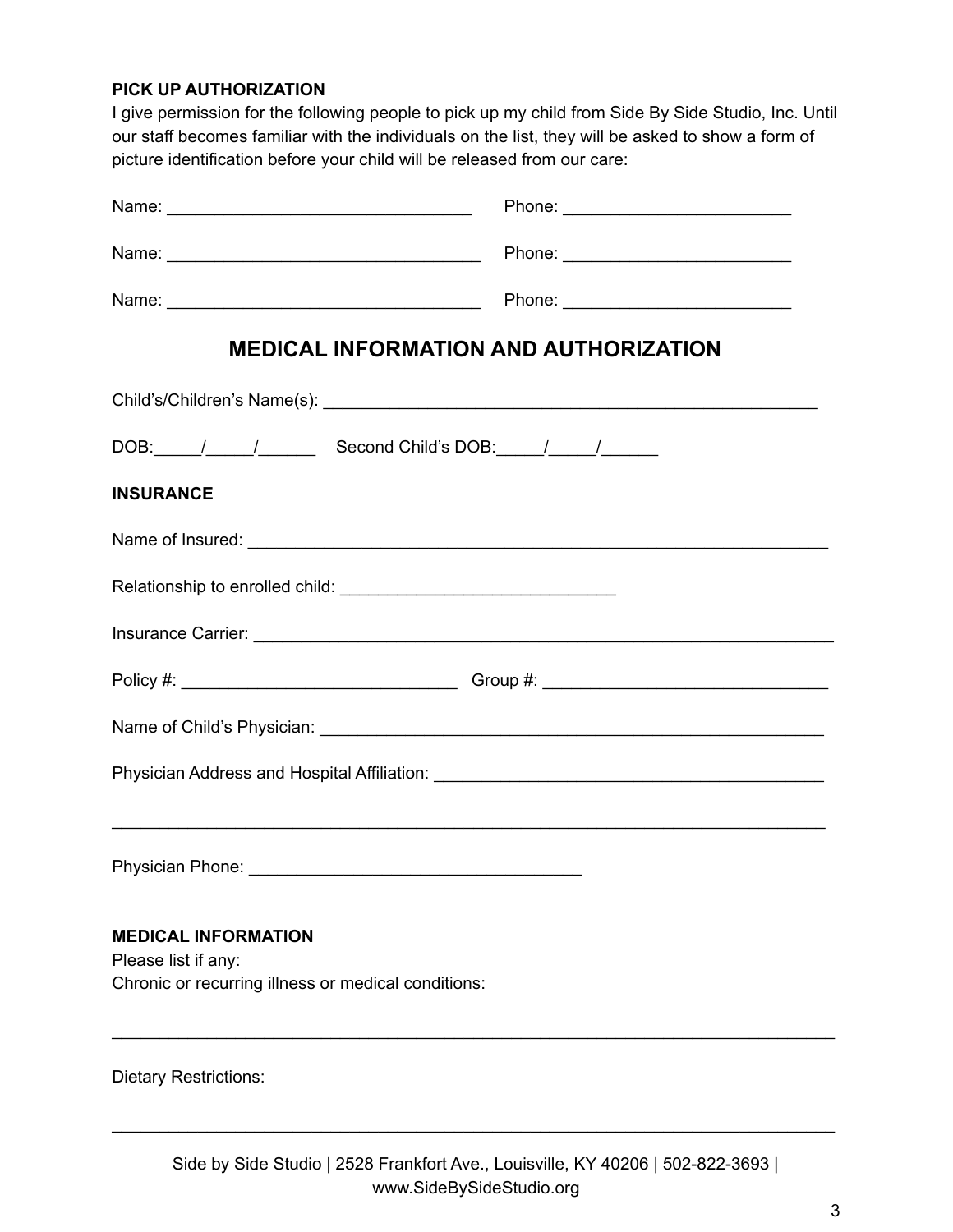Please list all allergies and/or health concerns:

#### **MEDICAL RELEASE AND HOLD HARMLESS AGREEMENT**

I (we), the parent(s), legal guardian(s), or custodian(s) of the child(ren) named in the application, knowingly release, absolve, INDEMNIFY, AND HOLD HARMLESS Side by Side Studio, Inc., as well as its employees, officers, directors, agents, representatives, affiliates, successors, and assigns from any and all causes of action of any kind whatsoever, whether in statute, contract, or tort (INCLUDING CLAIMS OF NEGLIGENCE), which in any way relate to or arise from the child's/children's activities at or sponsored by Side by Side Studio. In the event the child(ren) named in this application is injured while in the care of Side by Side Studio, Inc. and requires the attention of a doctor, I (we) consent to any reasonable medical treatment as deemed necessary by a licensed physician. In the event the treatment is called for which a physician and/or hospital employee refuse to administer without our consent, I (we) hereby authorize the Director of the Whole Child Program, and/or representatives of Side by Side Studio, Inc. to give consent for us if we cannot be reached by telephone at one of the numbers listed in this application, or because of an emergency, there is not time or opportunity to make a telephone call. In the event that it becomes necessary for one of these persons to give consent for us, we agree to hold such person, as well as Side by Side Studio, Inc., free and harmless and agree to INDEMNIFY such person, as well as Side by Side Studio, Inc., from any claims, demands, or suits for damages (INCLUDING CLAIMS OF NEGLIGENCE) arising from the giving of such consent, as long as the treatment is administered by or under the supervision of a licensed physician.

\_\_\_\_\_\_\_\_\_\_\_\_\_\_\_\_\_\_\_\_\_\_\_\_\_\_\_\_\_\_\_\_\_\_\_\_\_\_\_\_\_\_\_\_\_\_\_\_\_\_\_\_\_\_\_\_\_\_\_\_\_\_\_\_\_\_\_\_\_\_\_\_\_\_\_\_

\_\_\_\_\_\_\_\_\_\_\_\_\_\_\_\_\_\_\_\_\_\_\_\_\_\_\_\_\_\_\_\_\_\_\_\_\_\_\_\_\_\_\_\_\_\_\_\_\_\_\_\_\_\_\_\_\_\_\_\_\_\_\_\_\_\_\_\_\_\_\_\_\_\_\_\_

\_\_\_\_\_\_\_\_\_\_\_\_\_\_\_\_\_\_\_\_\_\_\_\_\_\_\_\_\_\_\_\_\_\_\_\_\_\_\_\_\_\_\_\_\_\_\_\_\_\_\_\_\_\_\_\_\_\_\_\_\_\_\_\_\_\_\_\_\_\_\_\_\_\_\_\_

Parent/Guardian signature: \_\_\_\_\_\_\_\_\_\_\_\_\_\_\_\_\_\_\_\_\_\_\_\_\_\_\_\_\_\_\_\_\_\_\_\_\_\_\_\_\_\_\_\_\_\_\_\_\_\_\_\_

Date: \_\_\_\_\_ / \_\_\_\_\_ / \_\_\_\_\_

# **WELLNESS POLICY**

I understand my child(ren) will not be allowed to attend when he/she is running fever of 100 degrees or higher, vomiting, has diarrhea, or has unexplained rash. If called due to my child's/children's illness, I will pick up my child(ren) as soon as possible after being contacted. I understand that my child(ren) must be symptom free for 24 hours before returning to school.